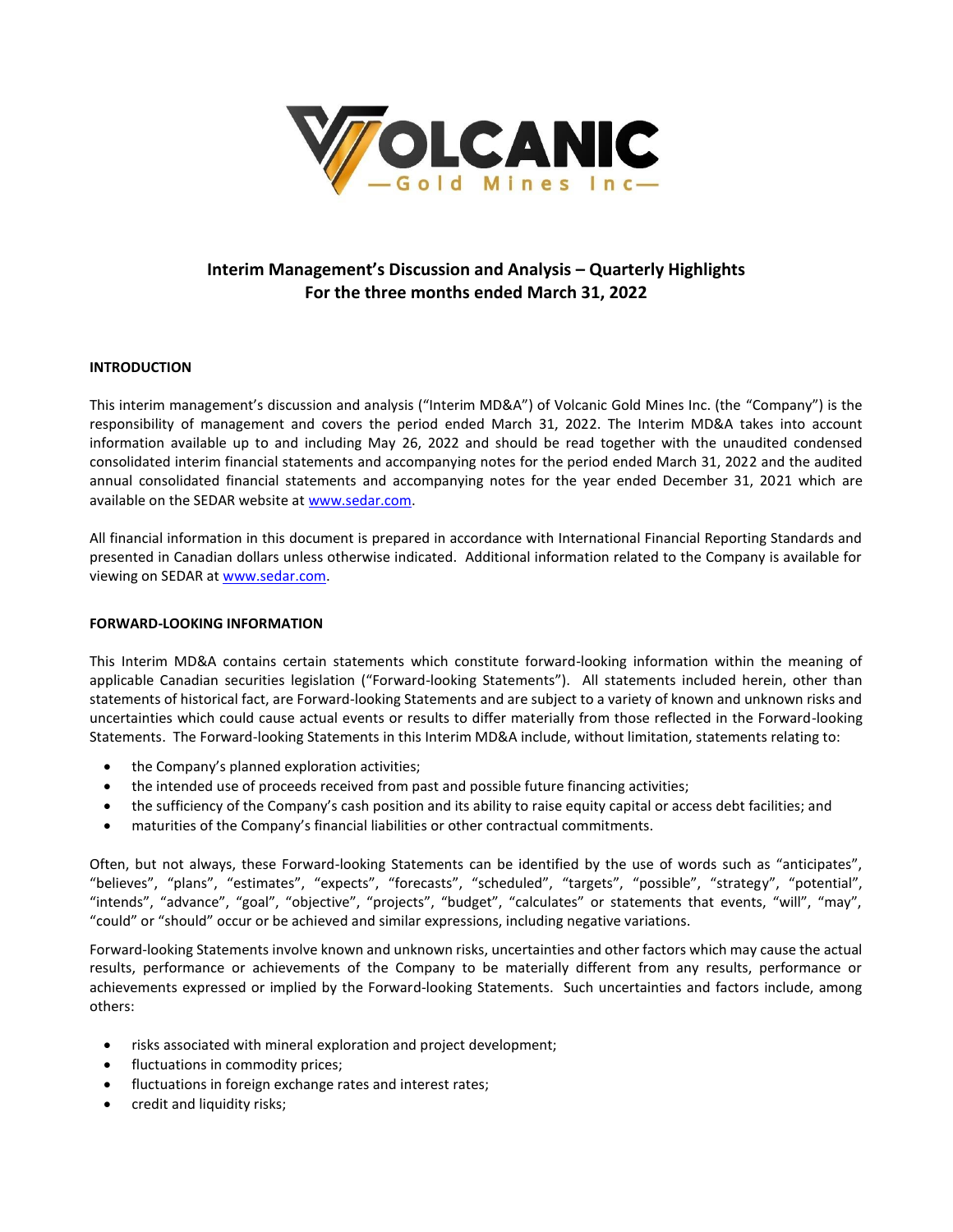- changes in national and local government legislation, taxation, controls, regulations and political or economic developments in countries in which the Company does or may carry on business;
- reliance on key personnel;
- property title matters;
- local community relationships;
- risks associated with potential legal claims generally or with respect to environmental matters;
- adequacy of insurance coverage;
- dilution from further equity financing;
- competition;
- uncertainties relating to general economic conditions; and
- risks relating to a global pandemic, including the coronavirus COVID-19, which could result in government imposed restrictions that could cause a slowdown in global economic growth and impact the Company's business, operations, financial condition and share price;

as well as those factors referred to in the "Risks and Uncertainties" section in this Interim MD&A.

Forward-looking Statements contained in this Interim MD&A are based on the assumptions, beliefs, expectations and opinions of management, including but not limited to:

- all required third party contractual, regulatory and governmental approvals will be obtained for the exploration and development of the Company's properties;
- there being no significant disruptions affecting operations, whether relating to labor, supply, power, damage to equipment or other matter;
- permitting, exploration and development activities proceeding on a basis consistent with the Company's current expectations;
- expected trends and specific assumptions regarding commodity prices and currency exchange rates; and
- prices for and availability of fuel, electricity, equipment and other key supplies remaining consistent with current levels.

These Forward-looking Statements are made as of the date hereof and the Company disclaims any obligation to update any Forward-looking Statements, whether as a result of new information, future events or results or otherwise, except as required by law. There can be no assurance that Forward-looking Statements will prove to be accurate, as actual results and future events could differ materially from those anticipated in such statements. Accordingly, investors should not place undue reliance on Forward-looking Statements.

# **DESCRIPTION OF BUSINESS**

The Company's business is the acquisition and exploration of mineral properties, focused on building multi-million ounce gold and silver resources in under-explored countries. In May 2020, the Company was granted an exclusive option to acquire a 60% interest in the Holly and Banderas gold-silver properties in Guatemala – see "Property Review" below.

### Financings

On July 27, 2020, the Company completed a non-brokered private placement (the "July Financing") by issuing 20,000,000 units at \$0.25 per unit, for gross proceeds of \$5.0 million. Each unit consists of one common share in the capital of the Company and one-half of one common share purchase warrant. Each whole warrant entitles the holder to purchase one common share at a price of \$0.30 for a period of two years from the closing date. With an investment of approximately \$1.42 million in the July Financing, Silvercorp Metals Inc. ("Silvercorp") acquired beneficial ownership of 19.9% of the Company's issued and outstanding common shares.

Net proceeds from the July Financing were used for exploration work on the Holly and Banderas properties located in Guatemala (see Property Review below), and for general working capital purposes.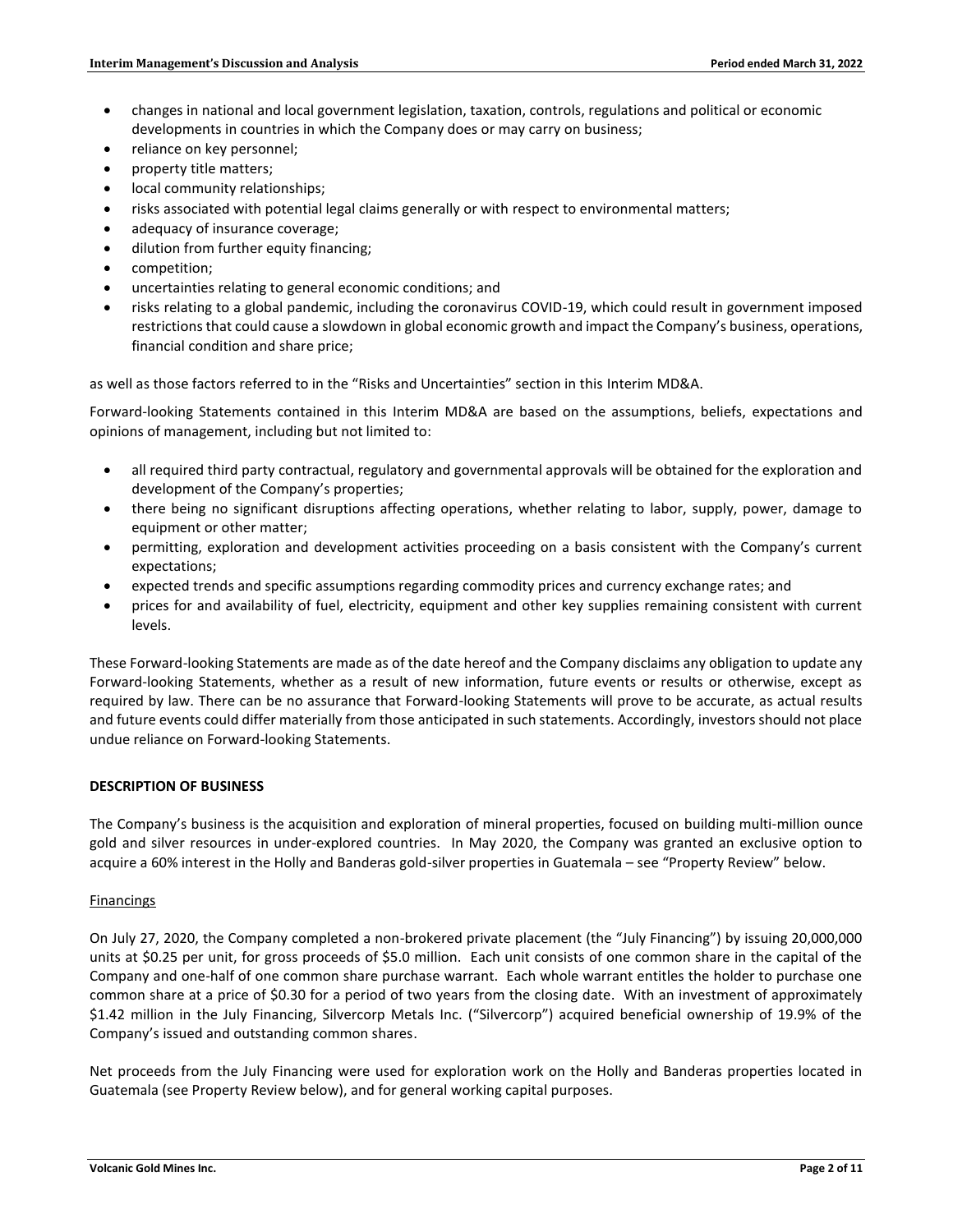On October 20, 2020, the Company completed a bought-deal public financing (the "Offering"), and a concurrent private placement (the "Concurrent Private Placement"), for aggregate gross proceeds of approximately \$8.6 million (the "October Financings"). Pursuant to the Offering, the Company issued 12,546,500 units at a price of \$0.55 per unit for aggregate gross proceeds of \$6,900,575. Pursuant to the exercise by Silvercorp of a participation right to maintain its 19.9% interest in the Company, the Company completed the Concurrent Private Placement with the issuance of 3,117,100 units to Silvercorp at \$0.55 per unit for gross proceeds of \$1,714,405. Each unit in the October Financings consists of one common share in the capital of the Company and one-half of a warrant. Each whole warrant entitles the holder thereof to purchase one common share at a price of \$0.70 until April 20, 2022.

Net proceeds from the October Financings are intended and continue to be used for the exploration and advancement of the Company's principal assets in Guatemala and for general working capital purposes.

In April 2022, the Company extended the expiry date of 6,273,250 unexercised warrants issued in the Offering and 1,558,550 unexercised warrants issued in the Concurrent Private Placement, from April 20, 2022 to April 20, 2023.

# Property Review

# *Holly and Banderas Properties, Guatemala*

In May 2020, the Company signed an agreement whereby it was granted by Radius Gold Inc. ("Radius") the exclusive option (the "Option") to acquire a 60% interest in the Holly and Banderas gold-silver properties in Guatemala. The Company may exercise the Option by raising a minimum \$3.0 million (completed on July 27, 2020) and spending US\$7.0 million on exploration of the Properties within 48 months from the date drilling permits for the properties are granted (granted in March 2021). First year requirements of incurring at least US\$1.0 million on exploration, including carrying out a minimum 3,000 metres of drilling, have been completed by the Company. The Company also made a cash payment to Radius of \$100,000. Upon exercise of the Option, the Company will enter into a standard 60/40 joint venture with Radius in order to further develop the properties.

The Company also has the exclusive right for 24 months following the execution of the Option to evaluate the other property interests of Radius in eastern Guatemala and to enter into an agreement to acquire an interest in any of such other properties on reasonable mutually agreed upon terms.

### Holly Property

In April 2021, the Company commenced a 3,000 metre diamond core drilling program at Holly, with the emphasis on exploring for high grade shoots associated with the intersection of the Jocotan Fault Zone and the NW-SE trending high grade vein systems, El Pino and La Peña. To date, complete results have been received from the initial 30 diamond drill holes completed on the La Peña target and the El Pino and Alpha structures. Highlights include:

- 30 holes completed to date testing three distinct vein sets cutting the Jocotan fault zone.
- Drilling cuts high grade gold and silver at La Peña and confirms vein orientations.
- Recent high-grade intercepts demonstrate continuity within the La Peña vein system.

Drilling at Holly focused on extending the La Peña high-grade system at depth and along strike with a goal of establishing a significant high-grade resource and improving understanding of the controls on high-grade mineralization. The La Peña vein remains open in all directions. Several holes also cut high grade gold in the Amber vein and Pino target at a shallow depth. The Amber vein, Pino veins, Alpha vein and Jocotan splay targets all have significant potential and will be tested in future drill programs.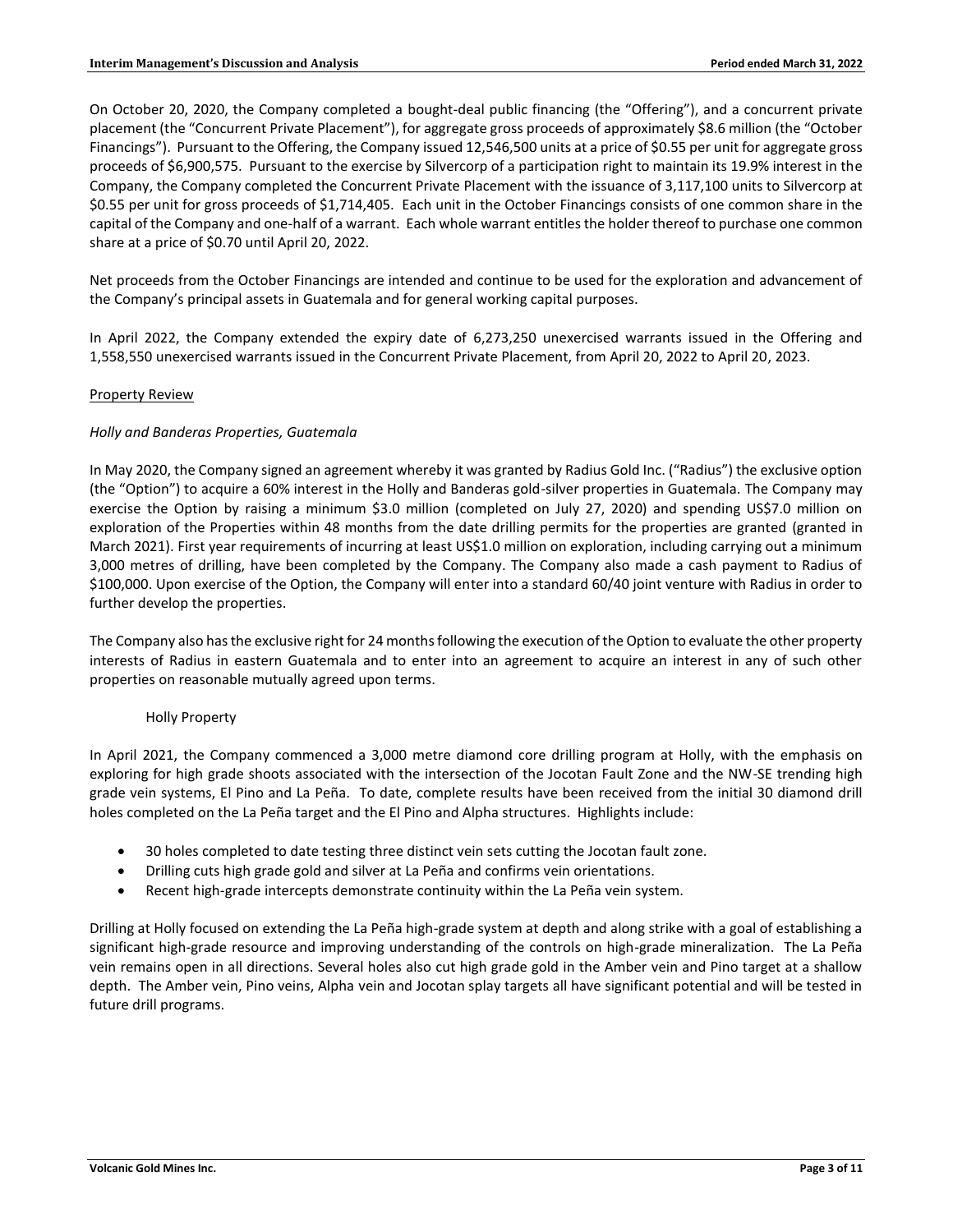

*Figure 1: Holly Project: La* Peña *target long section with assay results table.*

# *Current Status*

Field crews have continued detailed mapping and sampling at Holly project. This work has identified new drill targets on splay structures of the Jocotan fault where two large zones of mineralized breccia have been mapped and are coincident with high grade soil and rock chip results. The Company plans systematic drill testing of these new targets including the Jocotan splay faults and to continue testing the extensions, both strike and dip, of La Peña vein system.

Assays are still pending on some additional sample for drill hole HDD-21-026 and the samples from the detailed rock chip sampling of the Jocotan splay targets.

On February 24, 2022, the Company reported that a violent attack had occurred at the Holly project, significantly damaging the drill rig and equipment. No one was injured. In the latter part of 2021 and the first months of this year, a small group of individuals from the area have been aggressively spreading misinformation about our activities and the effects they say mining can have in the region. The main communities covering the Holly project area have expressed their support of the project and the Company has access agreements with community development councils and private landowners.

Despite significant effort, the anti-mining group has been unable to gain wide community support or legally halt the project. During the last 6 months approximately 70% of local residents (approximately 1,000 people) have attended Company informative tours of the project site and core shed, keeping people educated about mining and informed of the Company's activities which employ many people, gaining general support for the project. Unfortunately, a small group has resorted to violent means to further their cause.

The Radius / Volcanic team has also been making good progress working with Central and Local governments. The Presidential Commission for Peace and Human Rights has held the first of a number of planned coordination meetings with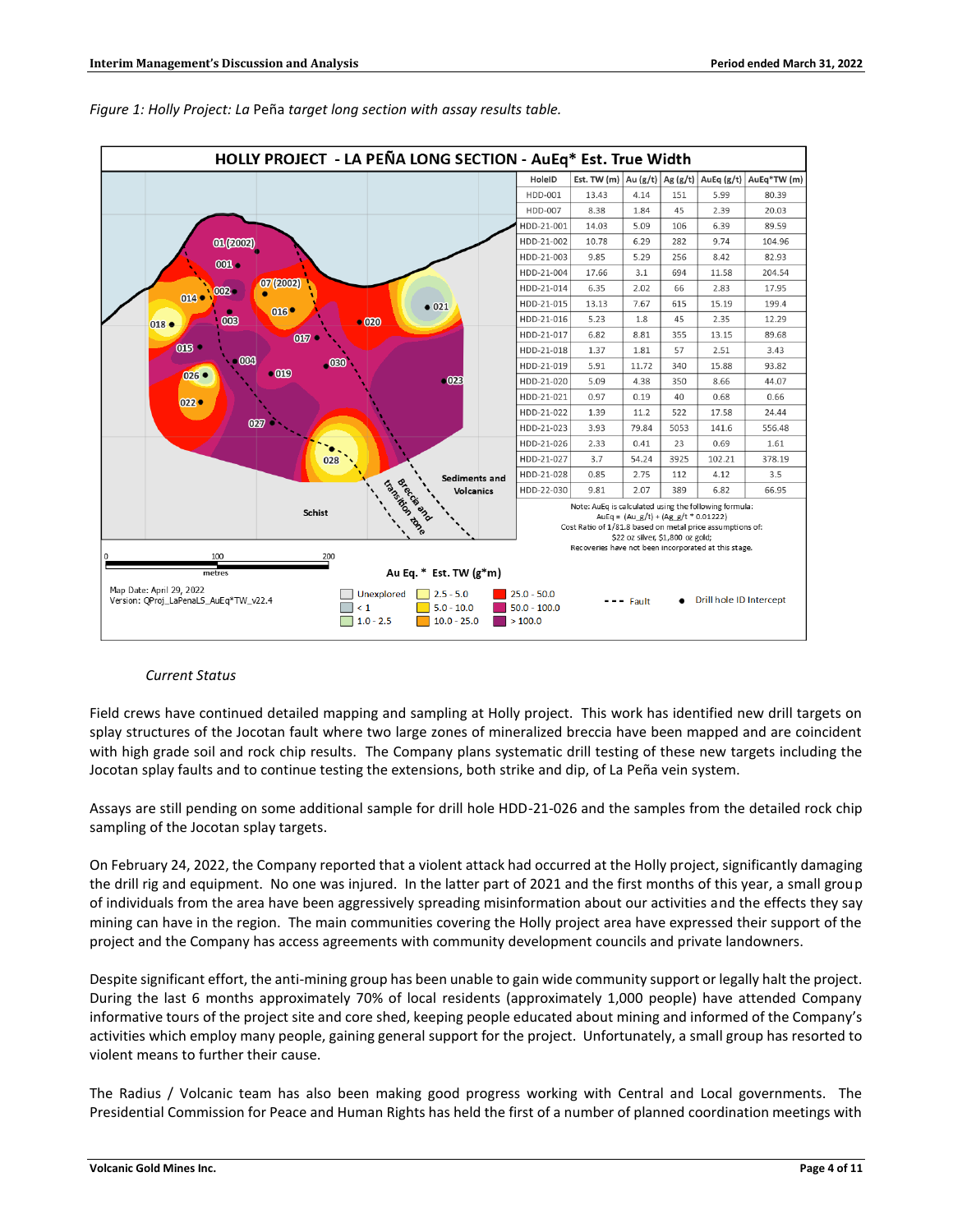institutions and authorities at the national, departmental, and municipal levels regarding the February incident at Holly and to address concerns of the small minority**.** From these meetings it is clear that the Central government and Departmental government of Chiquimula support the Holly project and will work with the Company to regain the social license. The Company looks forward to a resolution of the issues and a resumption of work at the project and corresponding news flow.

The gold and silver discovery made at Holly is significant. It is a high-grade vein deposit that could be mined from underground, causing very little surface disruption. It will not require a processing plant as in the near future there will likely be two mills in operation within trucking distance. The Company is in the process of concluding an inferred resource calculation and from that we will generate an approximate value of the deposit that has been discovered to date. Further, the deposit is open in all directions. We will continue to move forward at a pace that will protect the investment we have made and the value we have created.

# *Future Work*

The Company is working on a maiden resource calculation and may follow that with a preliminary economic analysis aimed to show that the high-grade La Pena vein deposit could be mined from underground, causing minimal surface disruption. It is envisaged that trucking of high-grade ore to a nearby mill could minimise on-site processing and associated costs and impacts. The strategy is to calculate an approximate value of the deposit and potential income and be able to offer concrete benefits and much needed long term employment opportunities to the local communities. The Company expects the Holly project can grow significantly through exploration, but at this time it is important to define clearly the opportunity and potential impact of the project to all stakeholders. We plan to establish significant value at Holly for all the stakeholders.

Elsewhere in Guatemala, the Company is actively reviewing the land position it optioned from Radius in June 2020. Several areas of significant promise have been identified and Volcanic is in the process of getting those concessions granted and drill permitted.

# Banderas Property

In March 2021, results were announced from the Company's continuing exploration program at the Banderas Property. Highlights of the results are:

- Pyramid Hill vein systems extended for over 1,800 metres along strike. Mapping and sampling defined a NW/SE broad zone of stockwork and brecciation hosting multiple quartz veins of up to 3 metres width with both shallow and vertical dips. Rock chip and sub crop sampling returned grades up to 6.2 g/t Au and 273 g/t Ag.
- Zapote mineralization identified 1,500 metres along strike to the southeast beyond extensive cover, returning up to 2.7 g/t Au and 14.7 g/t Ag from surface vein outcrop sampling. Zapote zone now mapped along a 3,100 metre strike length.
- The company is working with the towns within the Banderas basin to gain social acceptance to conducting further exploration within the region. Real progress is being made, but the process remains ongoing.

The Banderas Property is located 7 kilometres south of the Holly Property. Previous work on the Banderas property has identified two extensive gold/silver bearing vein systems, the Pyramid Hill and the Zapote Zones.

The Pyramid Hill zone consists of two northwest trending sub-parallel vein zones located approximately 500 metres apart, called the Pyramid Hill ("PH") and the "M28" zones. Each zone hosts several 1- to 5-metre-wide quartz veins. At the PH zone, the veins dip steeply to the northeast and are surrounded by a prominent alteration zone with an approximate 20 metre wide zone of stockwork veining and brecciation, and at M28, the veins dip shallowly to the west.

Mapping by the Company has extended both vein systems by 1.5 kilometres to the southeast, extending them both to nearly 3.5 kilometres in length. Historically, over 40 shallow drill-holes have explored the PH and M28 systems and returned broad zones of low-grade gold/silver mineralization in both mineralized corridors including: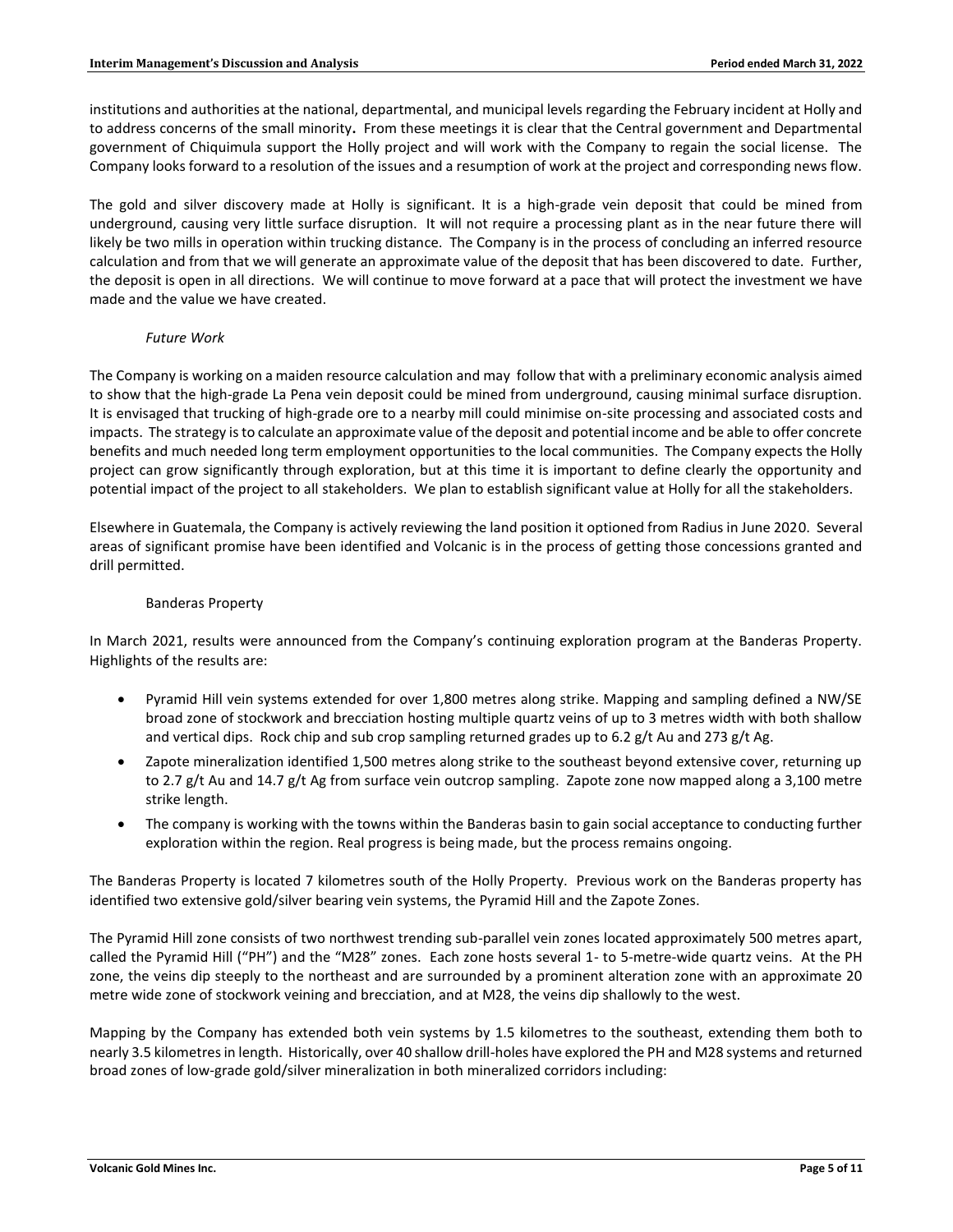|                  |                                              |        | <b>DRILLING RESULTS - HOLLY PROJECT</b> |                |            |               |
|------------------|----------------------------------------------|--------|-----------------------------------------|----------------|------------|---------------|
| <b>DRILLHOLE</b> | FROM (m)                                     | TO (m) | <b>INTERVAL (m)</b>                     | Ag $(g/t)$     | Au $(g/t)$ | AuEq $*(g/t)$ |
| <b>BDD-003</b>   | 12.20                                        | 38.10  | 25.90                                   | 34             | 0.74       | 1.19          |
| BDD-004          | 53.10                                        | 74.70  | 21.60                                   | 30             | 1.25       | 1.64          |
| <b>BDD-005</b>   | 24.40                                        | 40.20  | 15.80                                   | 22             | 0.89       | 1.18          |
| <b>BDD-007</b>   | 67.10                                        | 83.70  | 16.60                                   | 22             | 1.22       | 1.52          |
| <b>BDD-008</b>   | 81.70                                        | 114.00 | 32.30                                   | 30             | 1.25       | 1.64          |
| <b>BDD-014</b>   | 36.30                                        | 58.50  | 22.20                                   | 48             | 0.90       | 1.54          |
| <b>BDD-015</b>   | 79.20                                        | 114.30 | 35.10                                   | 7              | 0.50       | 0.60          |
| <b>BDD-016</b>   | 126.50                                       | 156.10 | 29.60                                   | 3              | 0.70       | 0.74          |
| <b>BDD-018</b>   | 65.20                                        | 89.90  | 24.70                                   | 42             | 0.68       | 1.23          |
| <b>BDD-019</b>   | 74.70                                        | 94.50  | 19.80                                   | 42             | 1.05       | 1.61          |
| BDD05-031        | 152.50                                       | 188.80 | 36.30                                   | $\overline{2}$ | 1.03       | 1.06          |
| BDD11-013        | 61.50                                        | 82.30  | 20.80                                   | 38             | 2.10       | 2.61          |
| BRC04-024        | 167.00                                       | 171.50 | 4.50                                    | 185            | 24.60      | 27.10         |
| BRC04-027        | 67.50                                        | 85.50  | 18.00                                   | 5              | 0.40       | 0.47          |
| BRC04-028        | 85.50                                        | 129.00 | 43.50                                   | 6              | 0.40       | 0.48          |
|                  | *AuEq calculated using a 75:1 Ag to Au ratio |        |                                         |                |            |               |

The Zapote Zone is located 1,500 metres to the west of the Pyramid Hill. Numerous quartz veins and extensive alteration occurs at the contact between a large Dacitic dome and the andesite and rhyolite country rock. Historic rock chip sampling over an area 150 metres wide along 800 metres of this contact has returned strongly anomalous gold/silver mineralization. To the southeast, the mineralization disappears under an extensive area of thick colluvium. No drilling has been conducted at Zapote target.

Recent sampling has identified the continuation of the Zapote system 850 metres along strike to the southeast, where recent sampling returned values up to 2.7 g/t Au and 14.7 g/t Ag.

The planned drill program at Banderas has been suspended while the Company works on access agreements with an adjoining community. The Company has access agreements in place with the community covering the drill project at Banderas, but further consultation and work is required with the adjoining community to ensure the benefits of the project are spread out and all affected communities in the area consent.

# *Technical Information*

Bruce A. Smith, M.Sc., MAIG., a member of the Australian Institute of Geoscientists, is a Qualified Person as defined by National Instrument 43-101, and has approved the disclosure of the technical information in this Interim MD&A.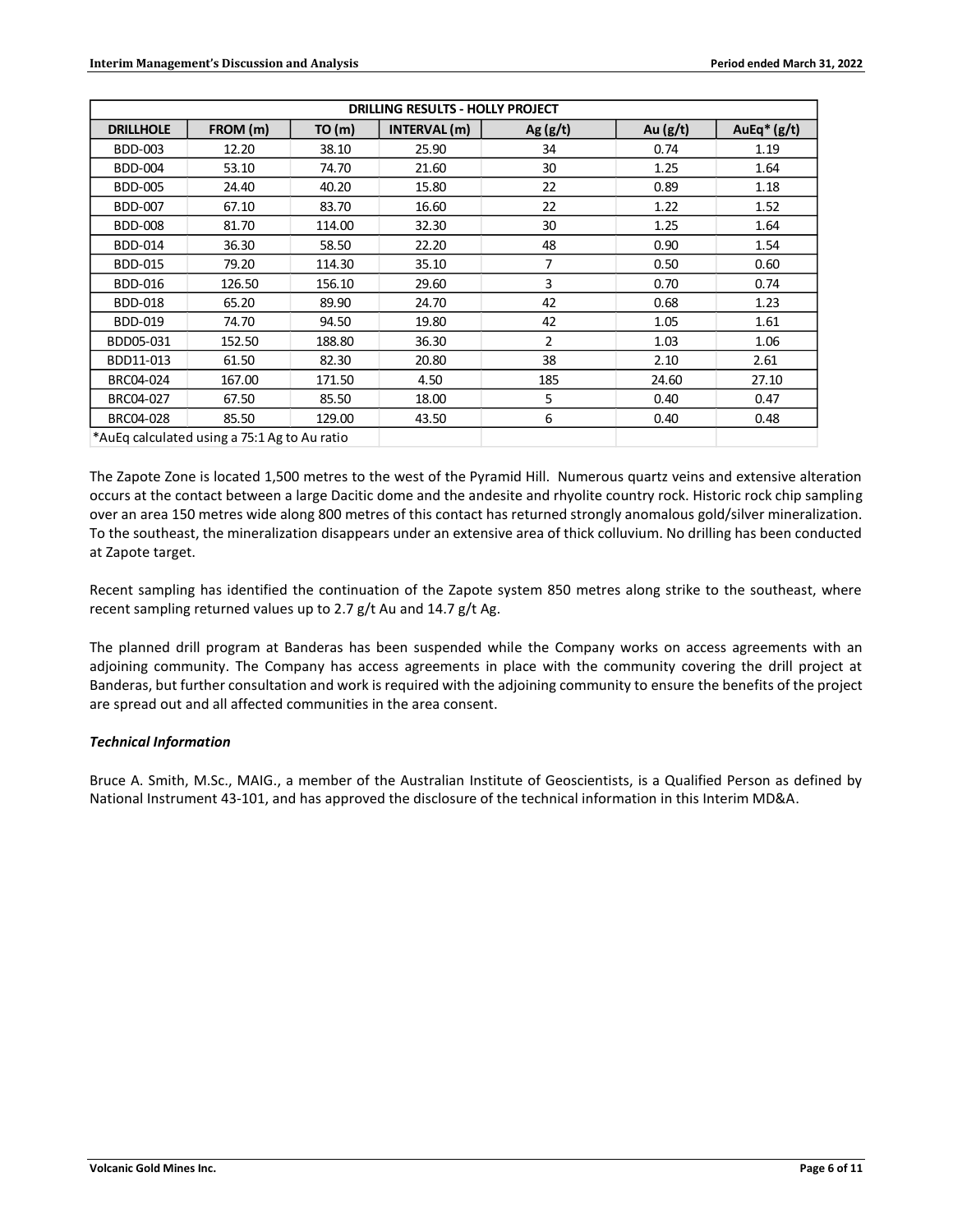### **RESULT OF OPERATIONS**

All references to 'loss' in the results of operations discussion below refers to the loss attributed to equity shareholders of the Company.

During the quarter ended March 31, 2022 the Company incurred a loss \$773,895, compared to a loss of \$1,032,011 for the quarter ended March 31, 2021. Significant expenses for the three-month periods are as follows:

|                                    | March 31, 2022 | March 31, 2021 |
|------------------------------------|----------------|----------------|
| <b>Exploration expenditures</b>    | 661.031        | 410,887        |
| Consulting and management fees     | 18,000         | 18,000         |
| Office and administration          | 19,438         | 17,618         |
| Share-based payments               |                | 518,545        |
| Shareholder communications         | 12,460         | 36,792         |
| Salaries and benefits              | 30,820         | 23,907         |
| Transfer agent and regulatory fees | 8.967          | 12.297         |

The loss for the quarter ended March 31, 2022 was lower than the comparative quarter due a share-based payments expense of \$518,545 relating to the granting of stock options being charged in the comparative quarter compared to no such expense for the current quarter. Exploration expenditures for both the current and comparative quarters related to the Holly and Banderas properties, with the current quarter expenditures being \$250,144 higher. This increase is due to drill programs that began after the comparative period in 2021 and continued into the current quarter. Salaries and benefits were higher for the current quarter due to the Company being more active and overall personnel costs that get shared amongst a group of companies increasing since the comparative quarter. Shareholder communications costs were lower in the current quarter due to less investor relations consulting services being used.

Exploration expenditures include a portion of fees paid to Simon Ridgway, a Director and CEO of the Company, and fees paid to Michael Povey, a Director and Chairman of the Company. Consulting and management fees include the other portion of fees paid to Mr. Ridgway and Mr. Povey. Office and administration costs relate mostly to an administrative cost sharing agreement with Gold Group Management Inc. ("Gold Group"), a private company controlled by Mr. Ridgway which is reimbursed by the Company for certain shared rent and other corporate expenses paid by Gold Group on behalf of the Company. Salaries and benefits costs relate primarily to Gold Group which provides administrative personnel, including the Company's Chief Financial Officer and Corporate Secretary.

# **SUMMARY OF QUARTERLY RESULTS**

|                                                                                               | Mar '22     | Dec '21     | Sept <sup>'21</sup> | June '21     | Mar '21      | Dec '20      | Sept '20    | June '20  |
|-----------------------------------------------------------------------------------------------|-------------|-------------|---------------------|--------------|--------------|--------------|-------------|-----------|
| <b>Total assets</b>                                                                           | \$7,787,133 | \$8,620,791 | \$9,433,293         | \$10,284,441 | \$11,550,808 | \$11,938,523 | \$4,665,141 | \$291,118 |
| Working capital<br>Loss and comprehensive<br>loss attributed to equity<br>shareholders of the | 7,272,348   | 8,039,749   | 8,828,279           | 9,973,894    | 10,980,427   | 11,559,987   | 4,249,908   | 51,823    |
| Company<br>Basic and diluted loss per<br>share attributed to equity<br>shareholders of the    | 769,919     | 1,135,690   | 1,197,667           | 1.034.675    | 1,032,011    | 1,919,251    | 223,139     | 73,106    |
| Company                                                                                       | 0.02        | 0.03        | 0.03                | 0.02         | 0.02         | 0.08         | 0.01        | 0.01      |

The Company's quarterly mineral properties, working capital balance and operating results over the last eight quarters are summarized as follows:

Total assets and working capital positions increased significantly in the third and fourth quarters of 2020 due to the completion of private placement and public offering financings. The loss amount for the quarter ended June 30, 2020 reflects that there was a minimal amount of exploration expenditures incurred during that period. Increased expenditures during the six most recently completed quarters relate to exploration activity in Guatemala. The loss for the quarter ended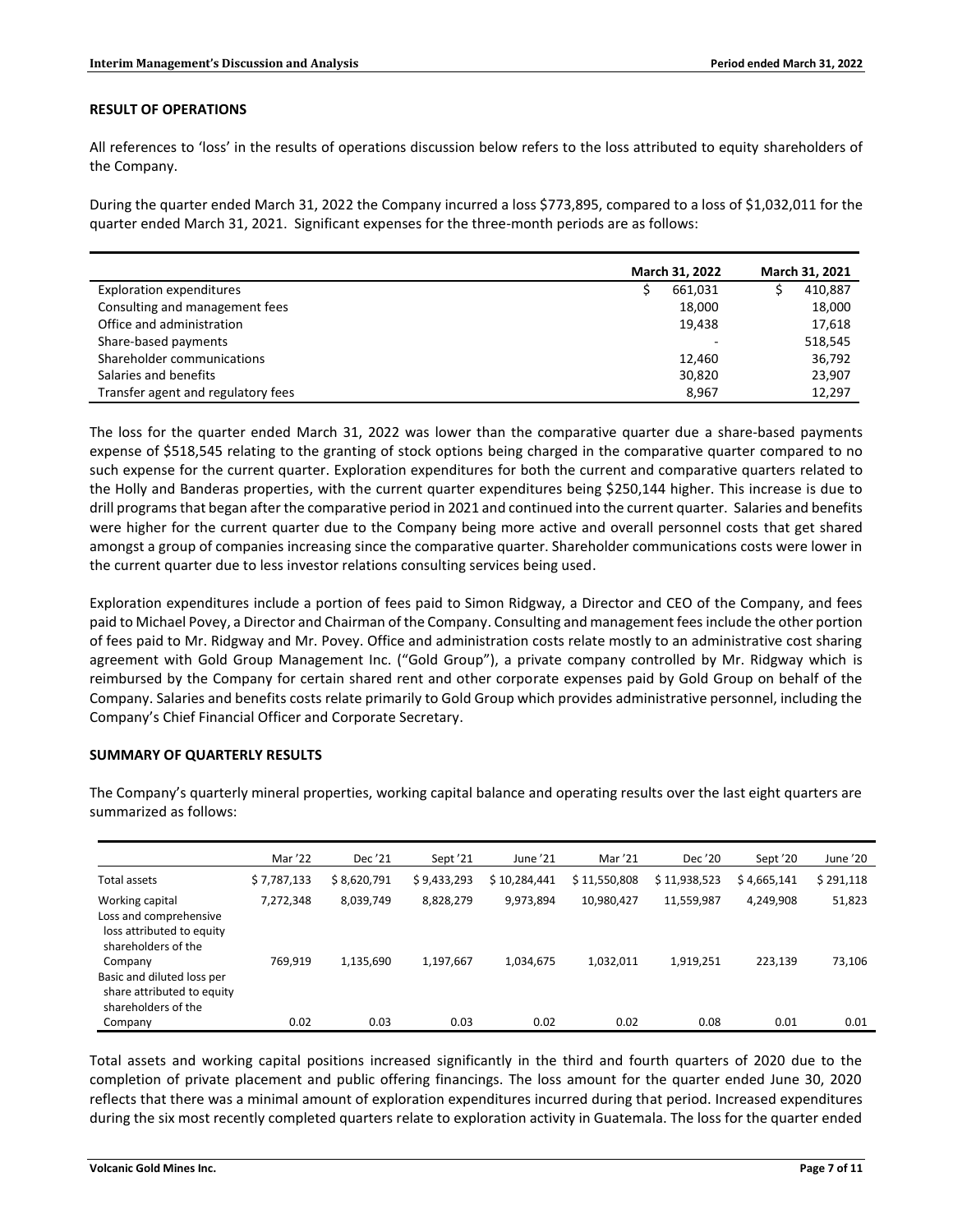December 31, 2020 was significantly higher than all other quarters presented due to a share-based payments expense of \$1,458,521 relating to the granting of stock options. The loss for the quarter ended March 31, 2021 also included a sharebased payments expense of \$518,545.

### **LIQUIDITY AND CAPITAL RESOURCES**

The Company has financed its operations to date primarily through the issuance of common shares. The Company's exploration activities do not provide a source of income and therefore the Company has a history of losses and an accumulated deficit.

As at March 31, 2022, the Company had current assets of \$7,459,453 and current liabilities of \$187,105, resulting in working capital of \$7,272,348.

During the 2020 fiscal year, the Company raised gross proceeds of \$5.0 million from a non-brokered private placement, and gross proceeds of \$8.6 million from a bought deal public financing and concurrent non-brokered private placement. Cash share issuance costs for these financings totaled \$1,192,131. During the 2021 fiscal year, the Company received proceeds of \$382,869 from the exercise of 1,276,230 share purchase warrants. The net proceeds from the 2020 financings continue to be used for working capital purposes and to fund exploration activities in Guatemala.

The Company expects its current capital resources to be sufficient to carry out its planned exploration expenditures and cover operating costs through the next twelve months.

The Company's condensed consolidated interim financial statements have been prepared on a going concern basis which assumes that the Company will be able to realize its assets and discharge its liabilities in the normal course of business for the foreseeable future. The Company's continuing operations rely on the ability of the Company to continue to raise capital as and when needed.

# **OUTSTANDING SHARE, COMPENSATION OPTIONS, OPTIONS AND WARRANTS DATA**

At the date of this Interim MD&A, the Company had outstanding 45,551,210 common shares and the following compensation options, stock options, and warrants:

| No. of<br>compensation |                       |                  |
|------------------------|-----------------------|------------------|
| options <sup>(1)</sup> | <b>Exercise price</b> | Expiry date      |
| 741,870                | \$0.55                | October 20, 2022 |

(1) Each compensation option is exercisable to purchase one common share and one-half warrant. Each whole warrant is exercisable to purchase one common share at \$0.70 until October 20, 2022.

| No. of options  | <b>Exercise price</b> | <b>Expiry date</b> |
|-----------------|-----------------------|--------------------|
| 2,325,000       | \$0.57                | October 6, 2030    |
| 325,000         | \$0.57                | October 8, 2030    |
| 800,000         | \$0.57                | January 27, 2031   |
| 3,450,000       |                       |                    |
|                 |                       |                    |
|                 |                       |                    |
| No. of warrants | <b>Exercise price</b> | <b>Expiry date</b> |
| 10,213,600      | \$0.30                | July 26, 2022      |
| 7,831,800       | \$0.70                | April 20, 2023     |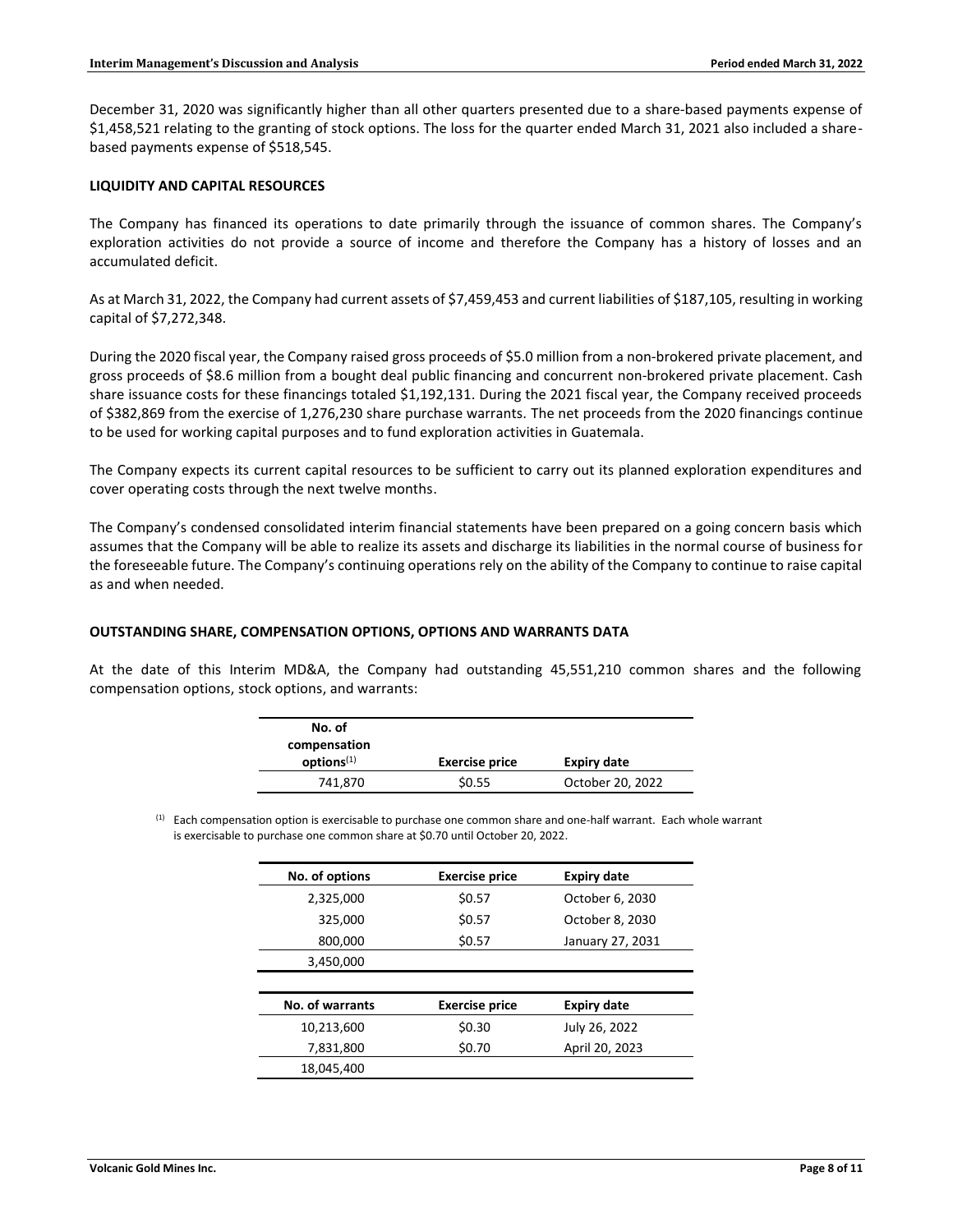### **TRANSACTIONS WITH RELATED PARTIES**

See Note 8 of the condensed consolidated interim financial statements for the three months ended March 31, 2022 for details of other related party transactions which occurred in the normal course of business.

### **ACCOUNTING POLICIES AND BASIS OF PRESENTATION**

The Company's significant accounting policies are presented in the audited consolidated financial statements for the year ended December 31, 2021.

### **FUTURE ACCOUNTING CHANGES**

The Company has reviewed upcoming policies and determined that none are expected to have an impact on the Company's condensed consolidated interim financial statements.

# **RISKS AND UNCERTAINTIES**

The operations of the Company are highly speculative due to the high-risk nature of its business in the mineral exploration industry. Companies in the exploration stage face a variety of risks and, while unable to eliminate all of them, the Company aims at managing and reducing such risks as much as possible. The Company faces a variety of risk factors such as, but not limited to, the following:

#### *Global Pandemic*

The Company faces risks related to health epidemics and other outbreaks of communicable diseases, which could significantly disrupt its operations and may materially and adversely affect its business and financial conditions. The Company's business could be adversely impacted by the effects of the COVID-19 coronavirus which was declared a global pandemic by the World Health Organization in March 2020 and continues to be to the present time. The COVID-19 pandemic did not have a significant impact on the Company's operations during the current period.

The extent to which COVID-19 may impact the Company's business, including its operations and the market for its securities, will continue to depend on future developments which cannot be predicted, and include the duration, severity and scope of the outbreak and the actions taken to contain or treat the outbreak. The continued spread of COVID-19 globally could materially and adversely impact the Company's business, financial condition and results of operations including without limitation, employee health, workforce productivity, increased insurance premiums, limitations on travel, the availability of industry experts and personnel, restrictions to any drill programs and/or the timing to process drill and other metallurgical testing, and other factors that will depend on future developments beyond the Company's control.

The international response to the spread of COVID-19 has led to periods of significant restrictions on travel, temporary business closures, quarantines, global stock market volatility and a general reduction in consumer activity. Such public health crises can result in operating and supply chain delays and disruptions, global stock market and financial market volatility, declining trade and market sentiment, reduced movement of people and labour shortages, and travel and shipping disruption and shutdowns, including as a result of government regulation and prevention measures, or a fear of any of the foregoing, all of which could affect commodity prices, interest rates, credit ratings, credit risk and inflation.

### *Mineral Property Exploration and Mining Risks*

The business of mineral deposit exploration and extraction involves a high degree of risk. Few properties that are explored ultimately become producing mines. At present, none of the Company's properties has a known commercial ore deposit. The main operating risks include: securing adequate funding to maintain and advance future exploration properties; ensuring ownership of and access to mineral properties by confirmation that option agreements, claims and leases are in good standing; and obtaining permits for drilling and other exploration activities.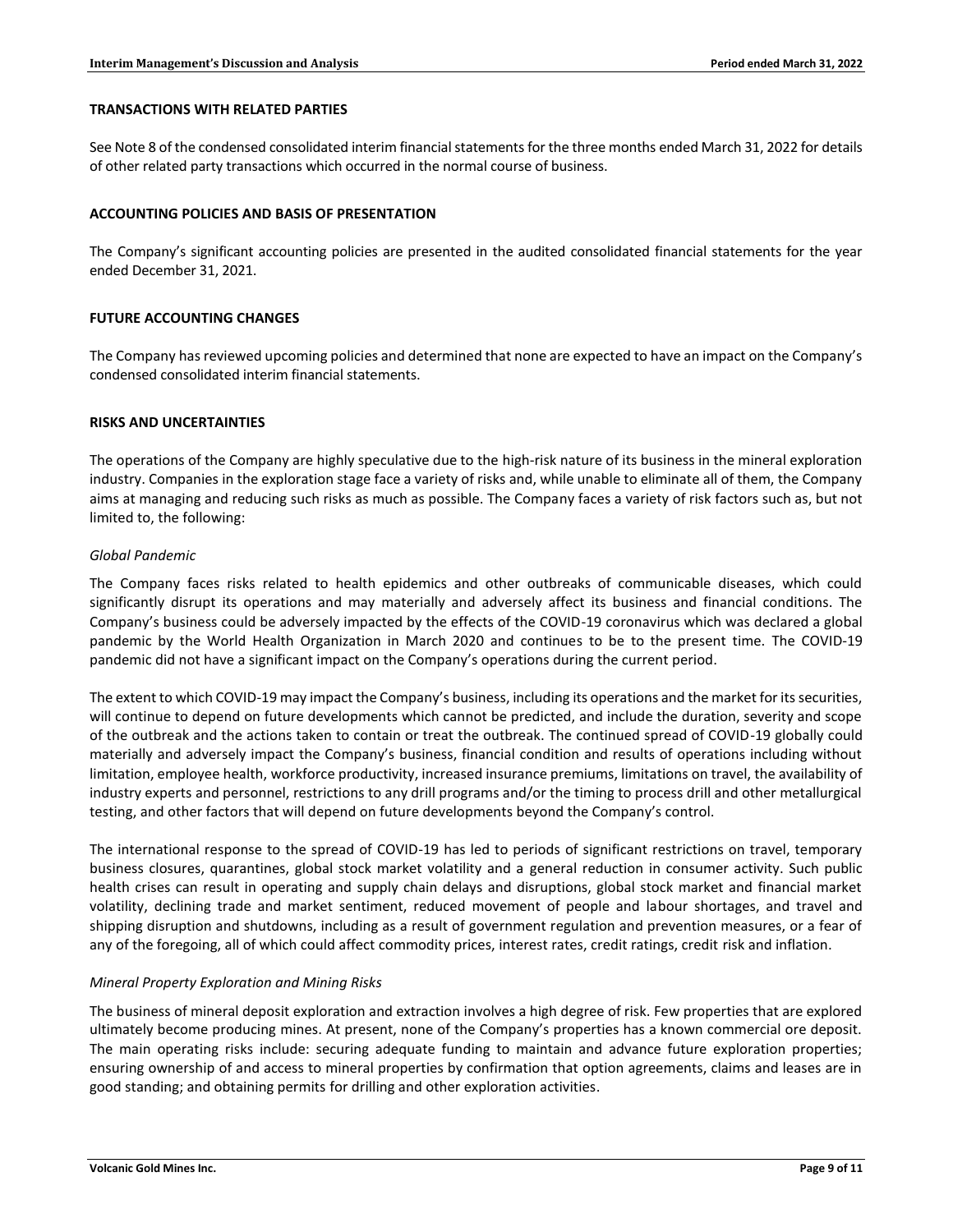### *Joint Venture Funding Risk*

The Company's strategy may include seeking partners through joint ventures to fund future exploration and project development. The main risk of this strategy is that funding partners may not be able to raise sufficient capital in order to satisfy exploration and other expenditure terms in a particular joint venture agreement. As a result, exploration and development of future property interests may be delayed depending on whether the Company can find another partner or has enough capital resources to fund the exploration and development on its own.

### *Commodity Price Risk*

The Company is exposed to commodity price risk. Declines in the market price of gold, base metals and other minerals may adversely affect the Company's ability to raise capital or attract joint venture partners in order to fund its ongoing operations. Commodity price declines could also reduce the amount the Company would receive on the disposition of any of its mineral properties to a third party.

# *Financing and Share Price Fluctuation Risks*

The Company has limited financial resources, has no source of operating cash flow and has no assurance that additional funding will be available to it for further exploration and development of projects. Exploration and development of future projects may be dependent upon the Company's ability to obtain financing through equity or debt financing or other means. Failure to obtain this financing could result in delay or indefinite postponement of exploration and development which could result in the loss of properties.

Securities markets have at times in the past experienced a high degree of price and volume volatility, and the market price of securities of many companies, particularly those considered to be exploration stage companies such as the Company, have experienced wide fluctuations in share prices which have not necessarily been related to their operating performance, underlying asset values or prospects. There can be no assurance that these kinds of share price fluctuations will not occur in the future, and if they do occur, how severe the impact may be on the Company's ability to raise additional funds through equity issues and corresponding effect on the Company's financial position.

### *Political, Regulatory and Currency Risks*

The Company's mineral property interests are located in Guatemala, an emerging nation. Properties in emerging nations may be subject to a higher level of risk compared to developed countries. Operations, the status of mineral property rights, title to the properties and the recoverability of amounts shown for mineral properties in emerging nations can be affected by changing economic, regulatory, and political situations. The Company's equity financings are sourced in Canadian dollars but for the most part it incurs its exploration and property maintenance expenditures in US dollars and Guatemalan quetzals. At this time there are no currency hedges in place. Therefore, a weakening of the Canadian dollar against the US dollar or Guatemalan quetzal could have an adverse impact on the amount of exploration conducted.

### *Insured and Uninsured Risks*

In the course of exploration, development and production of mineral properties, the Company is subject to a number of hazards and risks in general, including adverse environmental conditions, operational accidents, labor disputes, unusual or unexpected geological conditions, changes in the regulatory environment and natural phenomena such as inclement weather conditions, floods, and earthquakes. Such occurrences could result in damage to properties, facilities and equipment of the Company, personal injury or death, environmental damage to properties of the Company or others, delays, monetary losses and possible legal liability.

Although the Company may maintain insurance to protect against certain risks in such amounts as it considers reasonable, its insurance may not cover all the potential risks associated with its operations. The Company may also be unable to maintain insurance to cover these risks at economically feasible premiums or for other reasons. Should such liabilities arise, they could reduce or eliminate future profitability and result in increased costs, have a material adverse effect on the Company's results and a decline in the value of the securities of the Company.